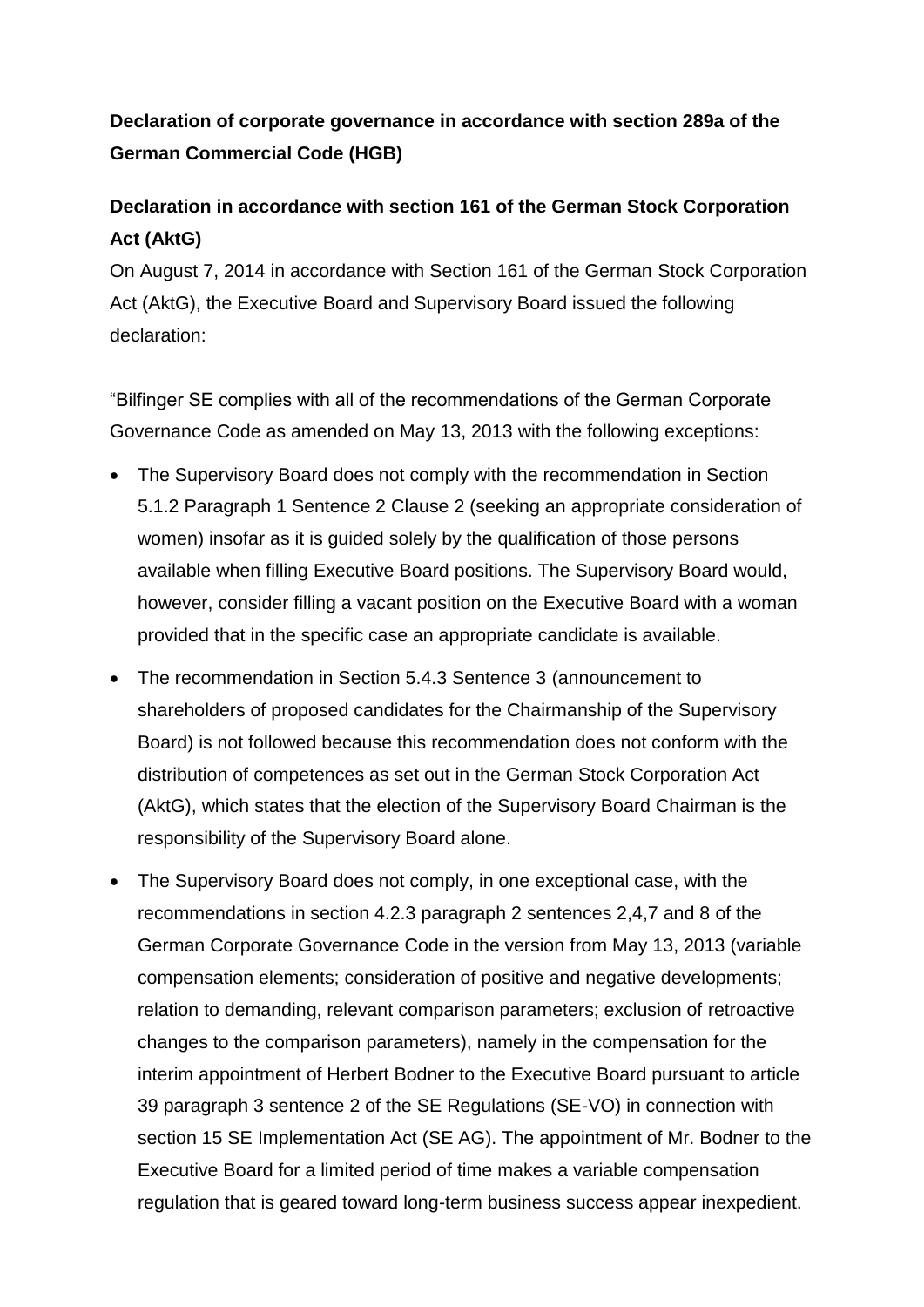In its place, a fixed salary as well as a recognition bonus oriented toward the success of Mr. Bodner has been agreed with Mr. Bodner. The granting of this bonus is at the discretion of the Supervisory Board and may not exceed 20% of the drawn fixed compensation.

Since issuing the declaration of compliance of September 19, 2013, the company has complied with all recommendations of the German Corporate Governance Code as amended on May 15, 2012 with the exception of the recommendations in Sections 5.1.2 Paragraph 1 Sentence 2 Clause 2 and 5.4.3 Sentence 3."

The Executive Board and the Supervisory Board issued an updated declaration of compliance on February 11, 2015. The recommendation in Section 5.4.3 Sentence 3 of the German Corporate Governance Code (announcement of proposed candidates for the Supervisory Board chairmanship to shareholders) has now been complied with while the recommendation in Section 4.2.3 Paragraph 2 Sentence 5 (limitations on the maximum amount of Executive Board remuneration in general and the variable components of that remuneration) is not followed.

## **2. Principles of corporate governance**

We follow the legal requirements, the regulations set out in the Articles of Incorporation of Bilfinger SE and the recommendations of the German Corporate Governance Code with with we comply, barring the exceptions listed in the above declaration issued in accordance with Section 161 AktG. We also apply the following principles of governance:

#### **Compliance**

For Bilfinger compliance represents an essential element of successful business management and good corporate governance. With this in mind, we have established our compliance system. The basis for the compliance rules valid on a Group-wide basis is a Code of Conduct which lays out the general principles of our actions. The corresponding Group guidelines include concrete instructions on the central issues of integrity, competition and dealing with business partners. The new compliance regulations were distributed to all employees in more than 20 languages.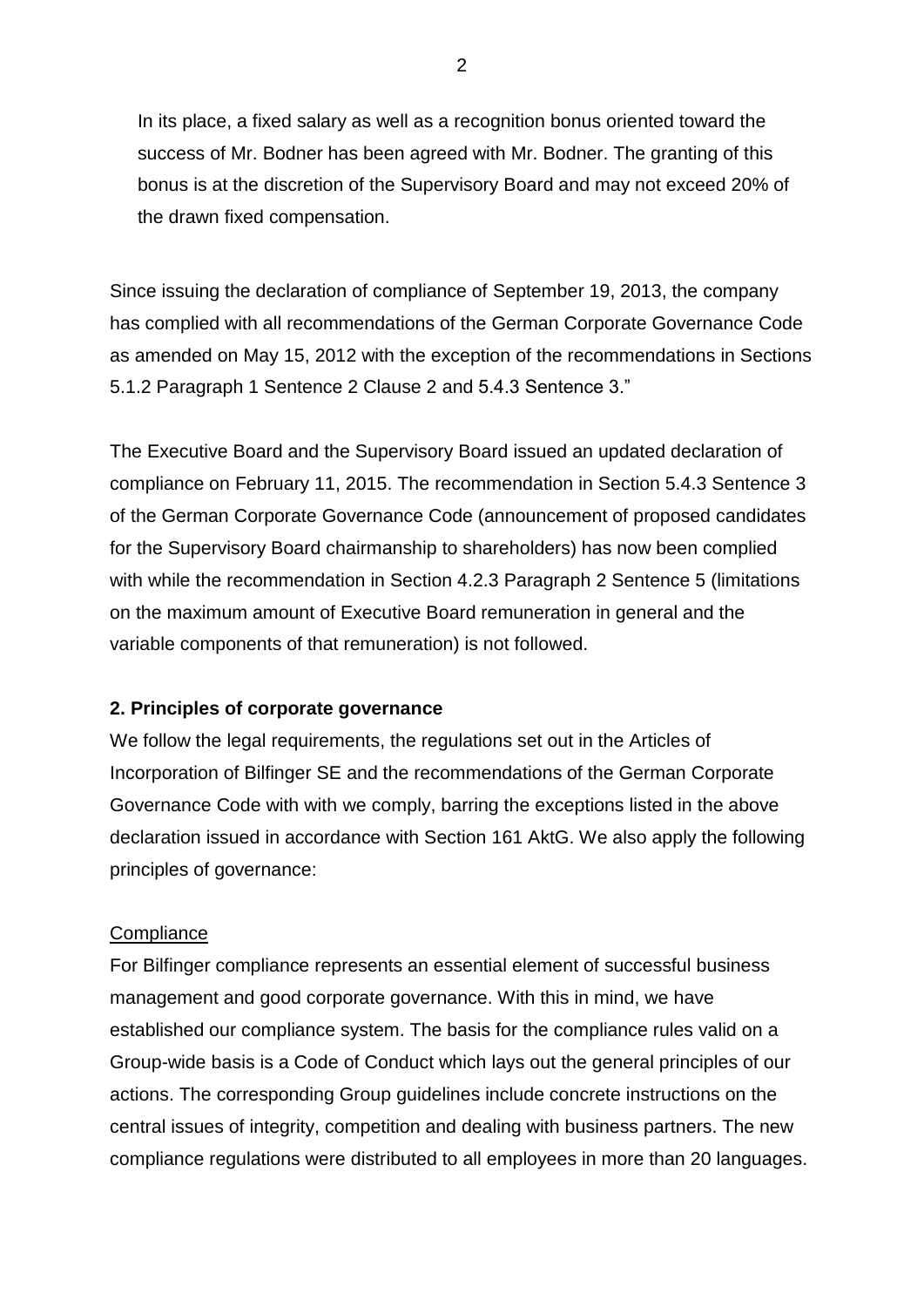We distribute the content throughout the world by means of on-site training, webinars and an internally-developed e-learning program.

With the communication platform Bilfinger Compliance Communications, employees worldwide can ask questions via telephone or intranet in their native language. The system is also used to send reports(anonymously if desired). Internal whistleblowers are protected against any reprisals; the voluntary disclosure of one's own misconduct is to the advantage of the employee concerned. Persons outside of the company such as customers, suppliers, subcontractors or service providers can also point out misconduct via Bilfinger Compliance Communications. These messages remain anonymous if so desired.

The Group's Chief Compliance Officer reports directly to the Chairman of the Executive Board. The compliance officers that report to him along with central and decentral compliance managers are supported by compliance staff in the operating companies and process all compliance-related issues. The compliance team, which is staffed with specialists, works closely with the Group's Executive Board, divisional management and other managers; it reviews cases in which compliance is doubtful and assists employees in adhering to internal requirements.

The control systems we have implemented to ensure that compliance regulations are adhered to include routine and special audits by Internal Auditing and the Compliance organization. Important business partners are subjected to an ITsupported integrity audit. In particular, we review the use of third parties in connection with order acquisition.

Thanks to the immediate reporting of serious cases and the Chief Compliance Officer's quarterly reports, the Executive Board, the Audit Committee of the Supervisory Board and the Plenum of the Supervisory Board are given detailed updates on developments in the compliance area. The Chief Compliance Officer is supported in the design and further development of the compliance system by a Compliance Committee, which is composed of the heads of Legal, Internal Auditing and Human Resources.

3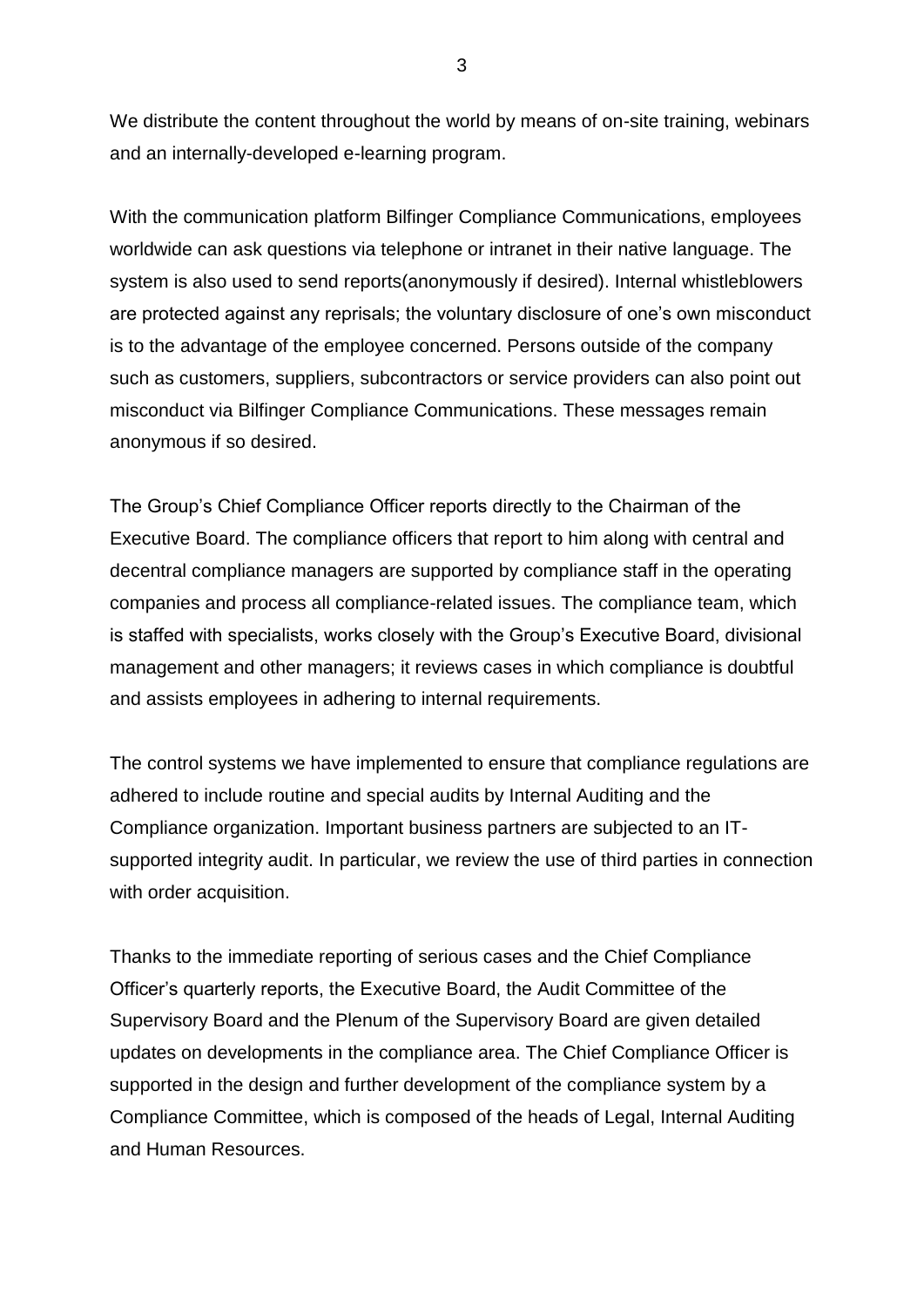We actively pursue information on compliance violations; we inform the relevant authorities when necessary and cooperate with them. Any misconduct that is discovered will result in personnel consequences for those involved and will lead to preventive organizational measures.

The insights gained from reporting, the comparison with other systems and the evaluations from external specialists all lead to the ongoing development of our Compliance rules. Following an agreement with the U.S. Department of Justice, an independent Compliance Monitor has been monitoring our status since August 2014. On the basis of improvements that he proposes, we will further optimize the requirements and controls in our Compliance system.

## UN Global Compact

We are a member of the United Nations' "Global Compact", an international association of companies and organizations. Its members have committed themselves, on the basis of ten principles to supporting human rights, abolishing discriminatory labor and social practices, improving environmental protection and fighting corruption in all its forms within their scope of influence.

## **3. Executive Board and Supervisory Board procedures as well as the composition and procedures of their committees**

Bilfinger SE is a stock corporation and is subject to the special European SE regulations and the German law on implementing a European Company as well as the German SE Employee Involvement Act and the German Stock Corporation Act. It has a dual management and control structure consisting of the Executive Board and the Supervisory Board. These bodies work in close cooperation for the benefit of the company.

#### Executive Board

The Executive Board manages the Company in its own responsibility. The five members of the Executive Board manage the business of the Company in accordance with legal requirements, the Rules of Procedure established by the Supervisory Board for the Executive Board, the schedule of responsibilities of the Executive Board, the Code of Conduct of Bilfinger and the Executive Board resolutions. Details of their management authority are regulated in the Executive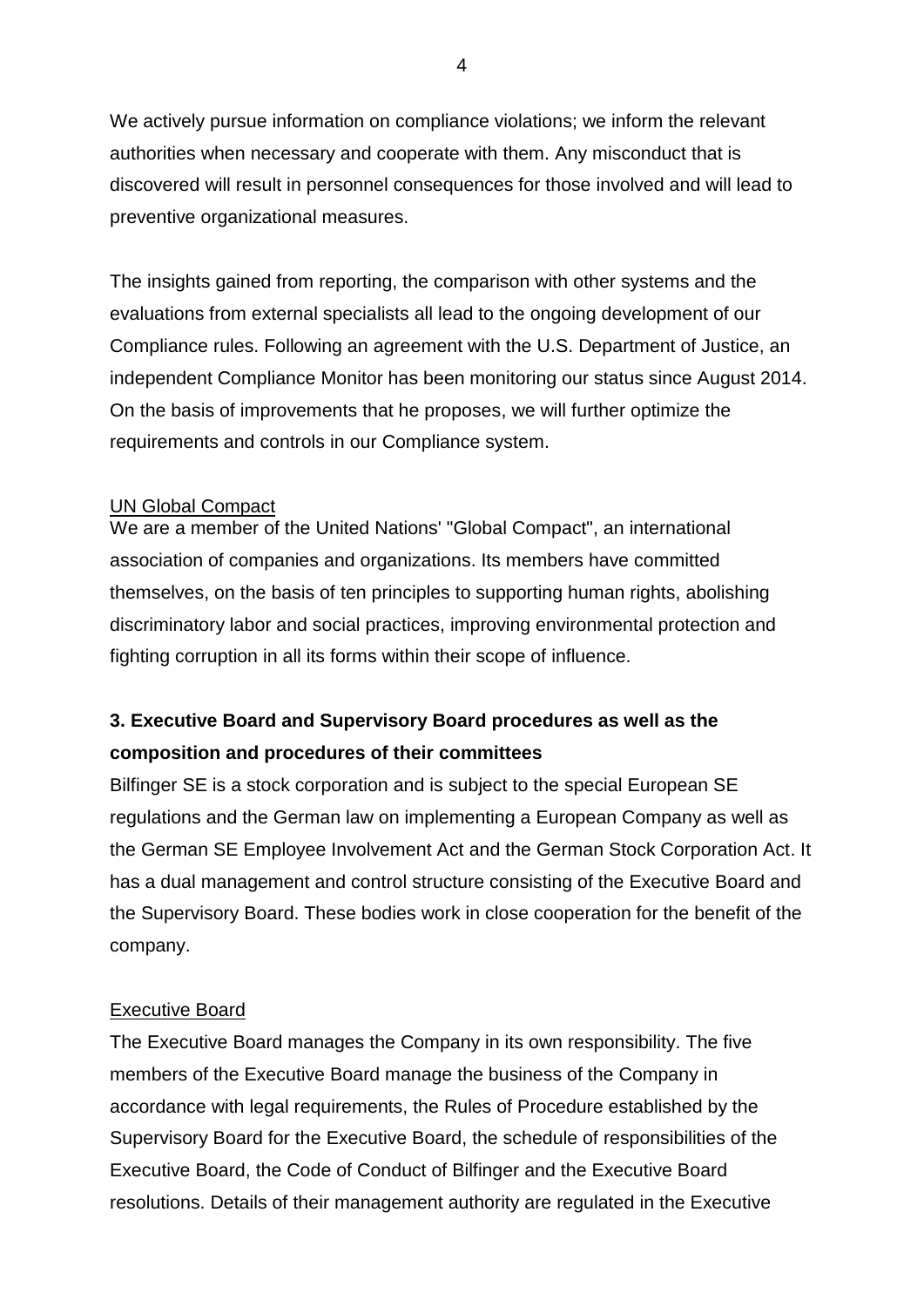Board schedule of responsibilities; they have joint and equal responsibility for the management of the Company. The resolutions of the Executive Board are made primarily in Executive Board meetings, but also in written procedures or through other methods of communication. The Rules of Procedure for the Executive Board regulates, among other things, which situations require a resolution from the Executive Board and which transactions and actions require the approval of the Supervisory Board. The Chairman of the Executive Board coordinates the work of the members of the Executive Board; in 2014 there were 28 Executive Board meetings.

#### Supervisory Board

The Supervisory Board appoints, supervises and advises the Executive Board and is directly involved in key decisions affecting the Company. The Supervisory Board executes its tasks in accordance with legal requirements, the Articles of Incorporation, its Rules of Procedure and its resolutions. It is composed of twelve members, of whom six are representatives of the shareholders and six are representatives of the employees. Members of the Supervisory Board all have the same rights and obligations and are not bound by instructions or orders. The resolutions of the Supervisory Board are made primarily in Supervisory Board meetings, but also in written procedures or through other methods of communication. Insofar as nothing else is compulsory under the law, Supervisory Board resolutions require the majority of votes cast. In the event of a tied vote, the Chairman of the Supervisory Board has a casting vote; if the Chairman does not participate, the Deputy Chairman has a casting vote provided he is a representative of the shareholders. The Chairman of the Supervisory Board coordinates the work of the Supervisory Board; in 2014 there were eleven meetings of the Supervisory Board.

#### Cooperation between the Executive and Supervisory Boards

The Executive Board agrees the Company's strategic orientation with the Supervisory Board and regularly discusses with it the status of strategy implementation. The Executive Board also regularly informs the Supervisory Board, both verbally and in writing, on business developments and the situation of the Company. On the basis of this reporting in particular, the Supervisory Board monitors the legality, correctness, suitability and profitability of the Executive Board's management of the business. The Articles of Incorporation and the Rules of

5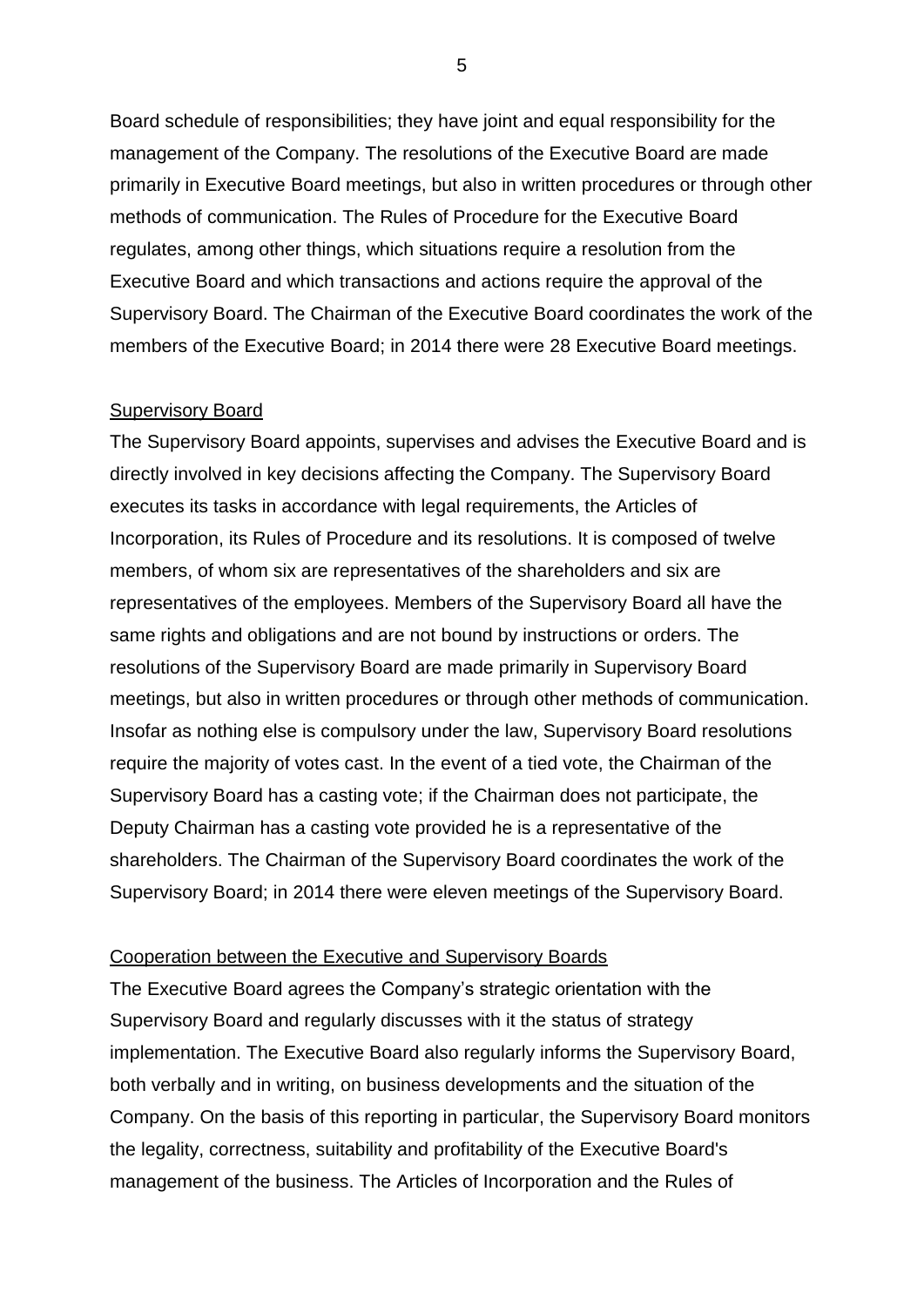Procedure as prepared by the Supervisory Board for the Executive Board list those transactions and activities for which the approval of the Supervisory Board is required. This applies, among other things, to the acquisition and sale of shareholdings, for the submission of bids for major projects and for the investment budget. The Supervisory Board can make other forms of transactions dependent upon its approval. The most important issues that are discussed and agreed between the Executive Board and the Supervisory Board also include economic development, corporate planning, earnings situation, risk management, corporate financing and corporate structure. The Chairman of the Supervisory Board is informed immediately by the Chairman of the Executive Board about important events of significance for the evaluation of the situation and development as well as for the management of the company.

The Supervisory Board, taking into account the external auditors and the audit report submitted by them, undertakes a detailed examination, as required by law, of the individual financial statements, the consolidated financial statements and combined management report of Bilfinger SE and the Group, as well as of the proposal of the Executive Board on the appropriation of profits.

## Executive Board Committees

The Executive Board has not formed any committees.

#### Supervisory Board Committees

In order to enhance the efficiency of its activities, the Supervisory Board formed a Presiding Committee, an Audit Committee and a Nomination Committee.

The Presiding Committee of the Supervisory Board consists of Dr.Eckhard Cordes (Chairman of the Supervisory Board), Stephan Brückner (Deputy Chairman of the Supervisory Board), Dr. John Feldmann and Rainer Knerler. The main tasks of the Presiding Committee include, in particular, regulating the personnel issues of the Executive Board, unless the provisions of the German Stock Corporation Act or the German Corporate Governance Codex stipulate that they are to be regulated by the plenum of the Supervisory Board, and taking decisions on certain business dealings and transactions. The Presiding Committee also prepares the plenary meetings and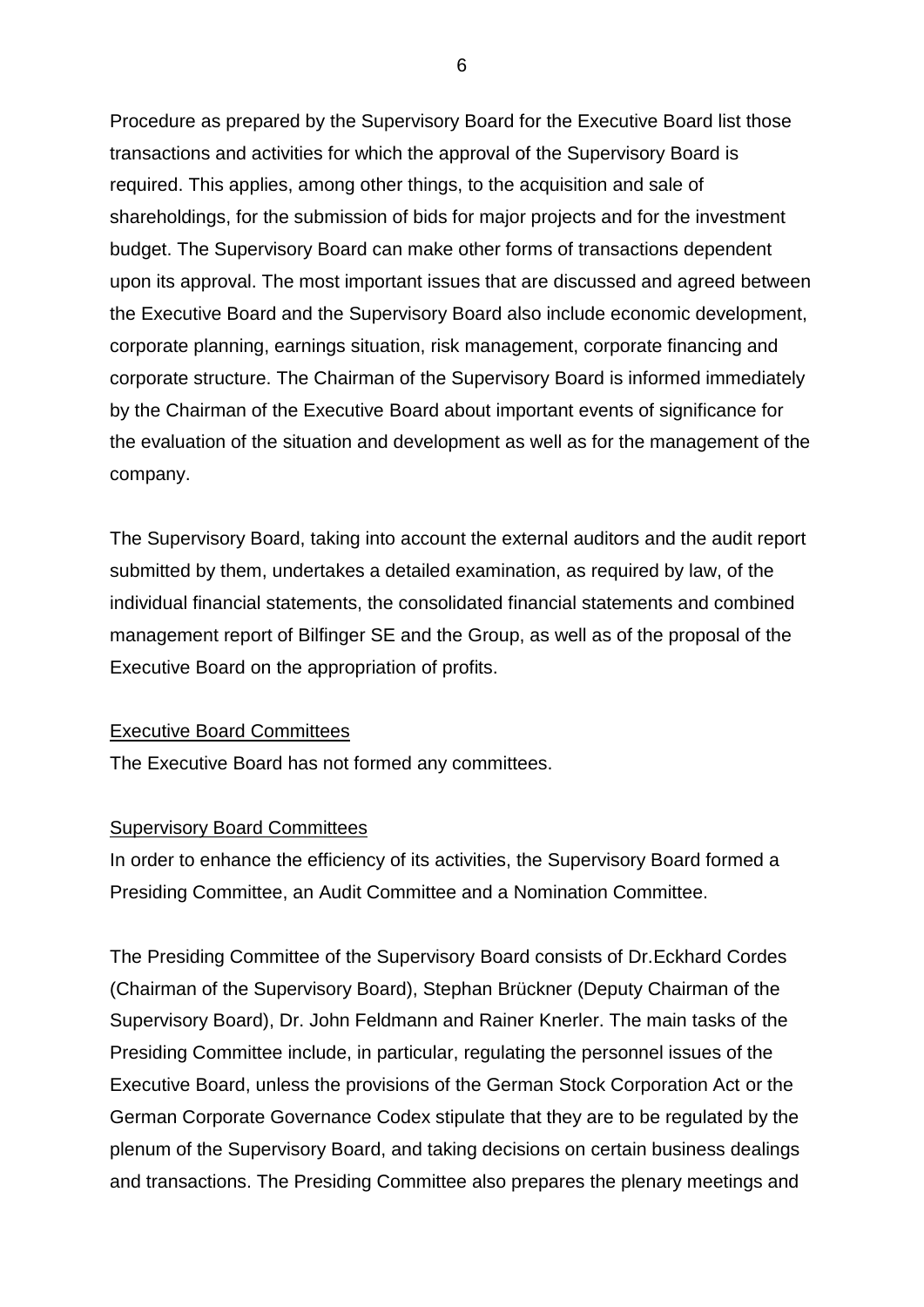makes recommendations on important resolutions. In financial year 2014, four meetings of the Presiding Committee took place.

The Audit Committee consists of Udo Stark (Chairman of the Audit Committee), Wolfgang Bunge, Dr. John Feldmann and Thomas Kern. It deals, among other things, with questions of accounting, risk management, compliance and auditing. The Supervisory Board issues the auditing assignment to the auditor selected by the Executive Board for the individual and consolidated financial statements and agrees a fee with him. The members of the Committee include Mr. Udo Stark, an independent member who, in accordance with Section 100 Subsection 5 of the German Stock Corporation Act, possesses expertise in the areas of accounting and auditing and who has particular experience in the application of internal control procedures. In financial year 2014, five meetings of the Audit Committee took place.

In accordance with the recommendation of the German Corporate Governance Code, the Supervisory Board formed a Nomination Committee made up exclusively of shareholder representatives whose purpose it is to recommend suitable candidates to the Supervisory Board for its own recommendations to the Annual General Meeting. The Nomination Committee consists of Dr. Eckhard Cordes, Dr. John Feldmann and Udo Stark. The Committee met once in 2014.

The resolutions of the committees were made primarily in the meetings, but also in written procedures or through other methods of communication. The Chairmen of the Committees reported to the plenary session of the Supervisory Board on the work done in the committees they lead.

## **4. Annual General Meeting**

The Annual General Meeting is to be convened at least once each year. The Executive Board presents to the Annual General Meeting certain documents, including the company and consolidated financial statements as well as the combined management report for Bilfinger SE and the Bilfinger Group. The Meeting decides on the appropriation of profits and on ratifying the actions of the Executive Board and the Supervisory Board, elects the members of the Supervisory Board representing the shareholders, and the external auditors. In addition, it makes